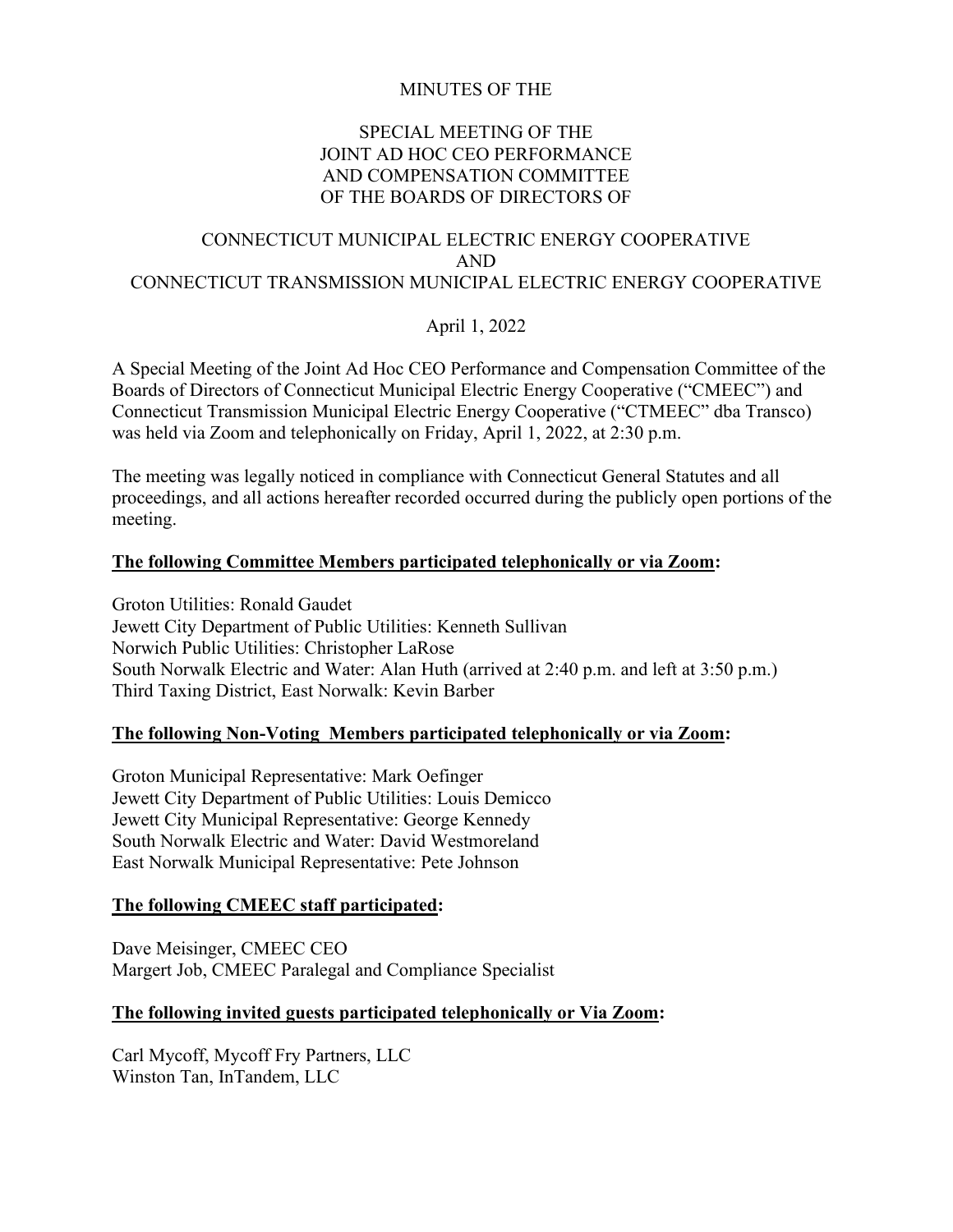### **Others participating telephonically or via Zoom:**

David Silverstone, Esquire, Municipal Electric Consumer Advocate

Ms. Job recorded.

Committee Chair Kevin Barber called the meeting to order at 2:33 p.m. noting for the record that today's meeting is being held telephonically and via Zoom. He requested participants to state their names when speaking for clarity of the record.

#### **Specific Agenda Item:**

#### **A Public Comment Period**

No public comment was made.

### **B Conduct Roll Call**

Ms. Job conducted roll call. Committee Chair Barber confirmed a quorum of the Committee was present.

### **C Approve the Minutes of the February 11, 2022, Special Meeting of the CMEEC Ad Hoc CEO Performance and Compensation Committee**

**A motion was made by Committee Member Ronald Gaudet, seconded by Committee Member Christopher LaRose to Approve the Minutes of the February 11, 2022, Special Meeting of the CMEEC Ad Hoc CEO Performance and Compensation Committee.**

**Motion passed unanimously.**

**D Discuss Initial Results of CEO Compensation, Incentive and Benefits Study performed by InTandem, LLC**

**Proposed Executive Session pursuant to C.G.S. § 1-200(6)(A) to discuss preliminary strategy and approach to CEO Compensation, Incentive and Benefits Plan, including application of the Intandem LLC Study results to CMEEC's CEO**

Committee Chair Barber explained the intent of today's meeting is to hear the results of the compensation study conducted by Winston Tan of Intandem, LLC as well as hear input of Carl Mycoff of Mycoff Fry Partners. Committee Chair Barber reminded participants present at today's meeting that Mycoff Fry Partners was engaged to assist the CMEEC Board of Directors in the CEO search which resulted in the hiring of Mr. Meisinger. He encouraged participants to ask questions of both invited guests.

Committee Chair Barber also stated that a proposed Executive Session is on today's agenda only to accommodate specific discussion related to proposed CEO performance or salary range if needed. He added that today's discussion will be focused on the results of the compensation study and should not require Executive Session discussion.